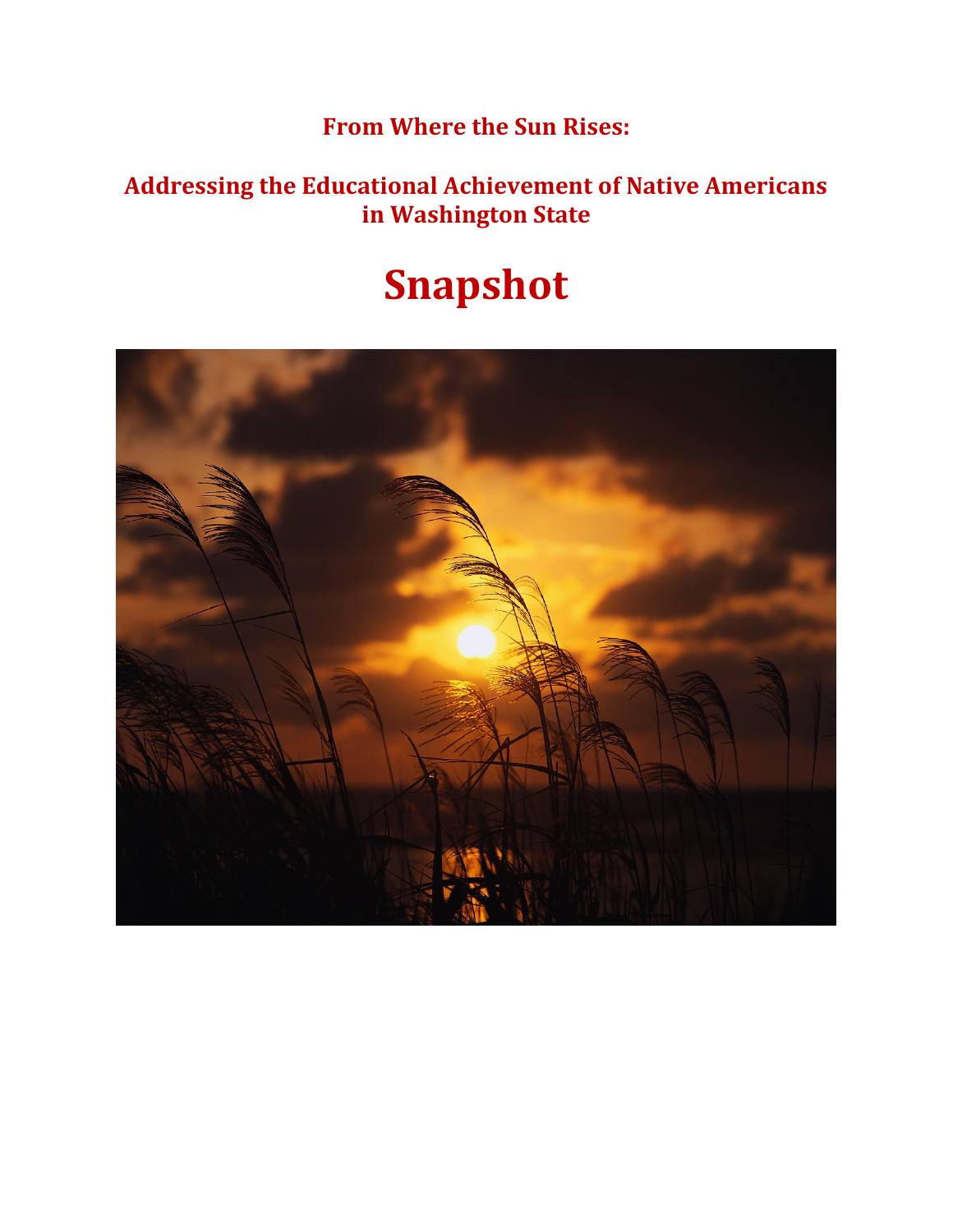### **From Where the Sun Rises:**

## **Addressing the Educational Achievement of Native Americans in Washington State**

**by**

#### **The People**

#### **Delivered to the Washington Legislature, December 30, 2008:**

CHiXapkaid (Michael Pavel) Susan Rae Banks-Joseph Ella Inglebret Laurie "Lali" McCubbin Jason Sievers Lisa Bruna Selena Galaviz Adisa Anderson Elizabeth Egan Sally Brownfield Mariko Lockhart Gary Grogan Noel Sanyal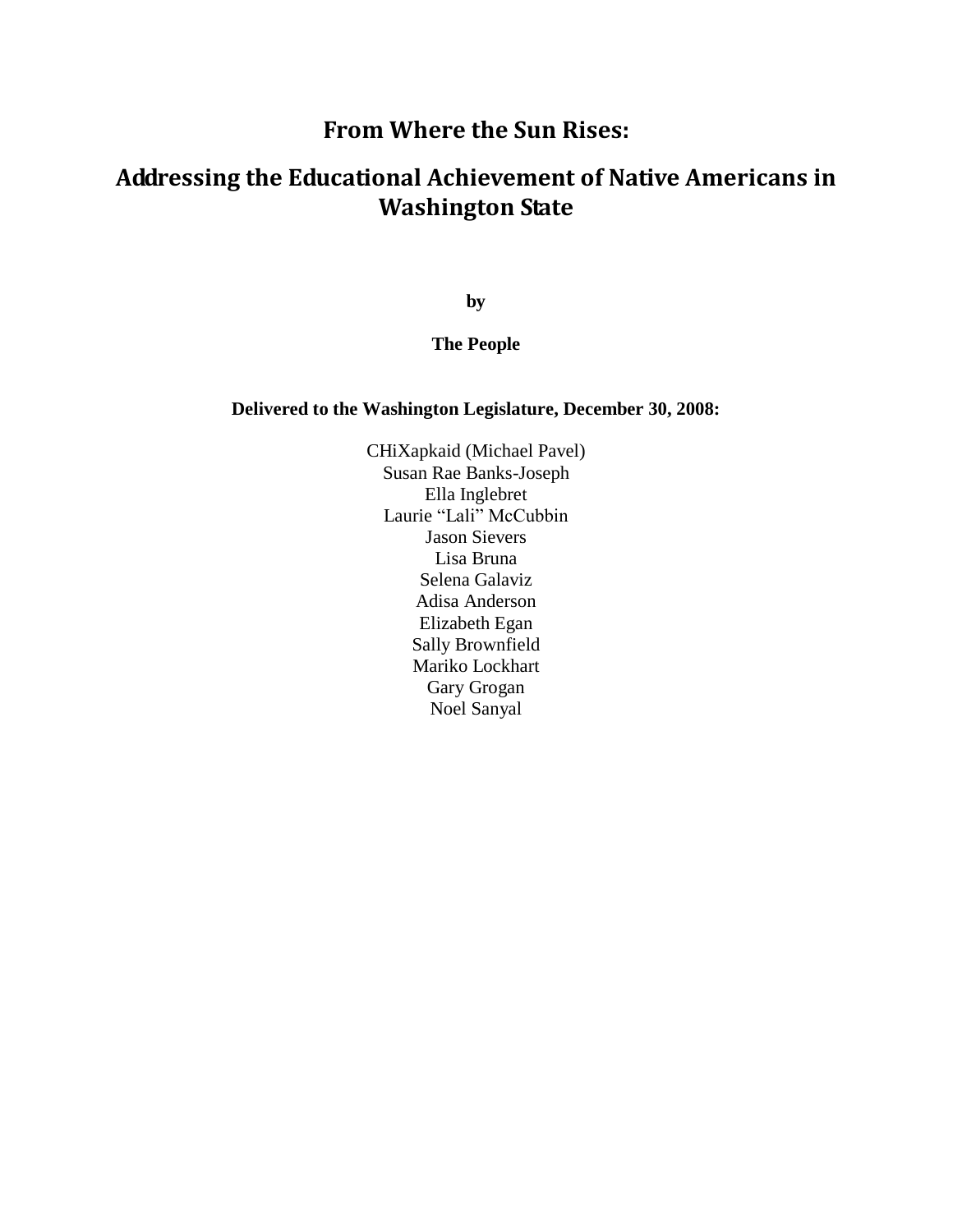© Copyright by the Clearinghouse on Native Teaching and Learning, 2008 All Rights Reserved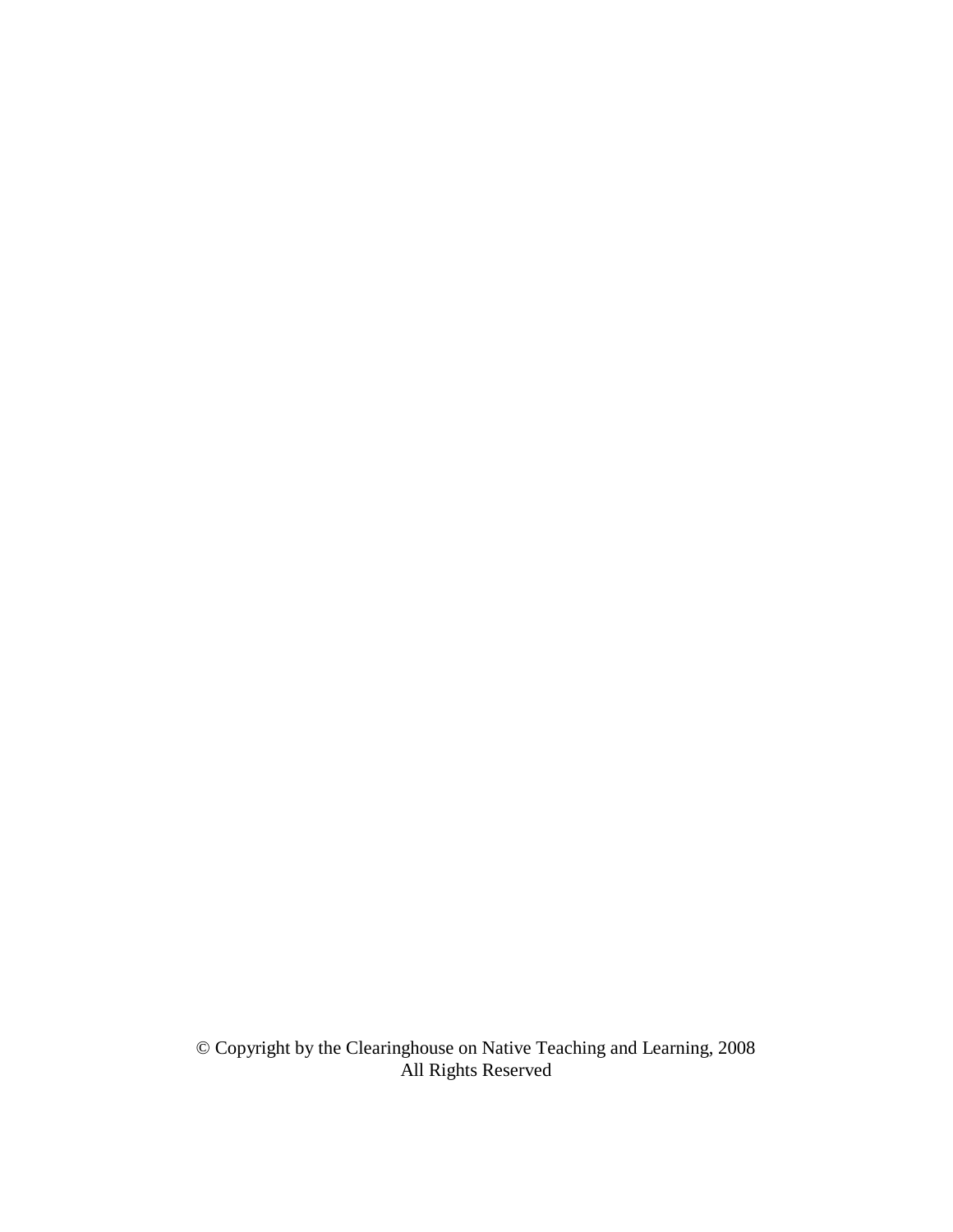#### **Snapshot**

#### **Introduction**

Welcome to this report, which may someday be remembered as one of the last plans that was published before sweeping changes were fully integrated into our educational systems to support all children. The desire to instill a pivotal nature in this document reflects not on the authors who present this plan to the Legislature, but instead on all the people who have worked and will continue to work diligently to change the face of education in Washington as it is now currently known. From where the sun rises, we have seen promise return to our Native communities. We feel the urgency to prepare the people to live a meaningful life in a place where they discover their skills and abilities while experiencing how these contribute to the well-being of their community.

#### **Purpose, Research Questions, & Action Plan**

The purpose of this study was to conduct a detailed analysis of factors contributing to an educational "achievement gap" for Native American students. One of the primary foci was to analyze the progress in developing effective government-to-government relations between tribes and school districts and identification and adoption of curriculum regarding tribal history, culture, and government as provided under RCW 28A.345.070. Throughout were efforts to: (a) identify performance measures of achievement and success that are culturally and community appropriate to monitor adequate yearly progress, (b) determine what constitutes achievement and success for Native American students from the perspectives of Native stakeholders, and (c) conduct a detailed analysis of factors contributing to educational achievement and success of Native American students.

Empirical support was found for the achievement gap between Native American students and European American students in Washington. Specifically Native Americans scored significantly lower across all subjects (reading, writing, math and science) and across all grades when compared to their European American counterparts. A factor that contributes to lower scores is the percentage of Native American students enrolled within a school district, thus indicating that there may be unique challenges and stressors facing public schools with higher numbers of Native American students that affect their academic performance on standardized tests. Additionally, school personnel factors predicted higher scores on the WASL among Native American students in elementary, middle and high schools. However, when examining the databases provided for this report, there is a significant data gap for Native American students and how they are doing in Washington. Therefore, the trend of the "achievement gap" may be more of a reflection of a "data gap," rendering Native American students "invisible" in terms of educational policies and procedures. More research needs to be conducted so that every Native child's educational progress is monitored in a consistent, respectful and timely manner.

The outcome is a comprehensive plan for promoting educational success and closing the achievement gap. These foci were addressed with the recognition that there is an ongoing effort in the State of Washington to value place-based knowledge, revitalize First People's languages,

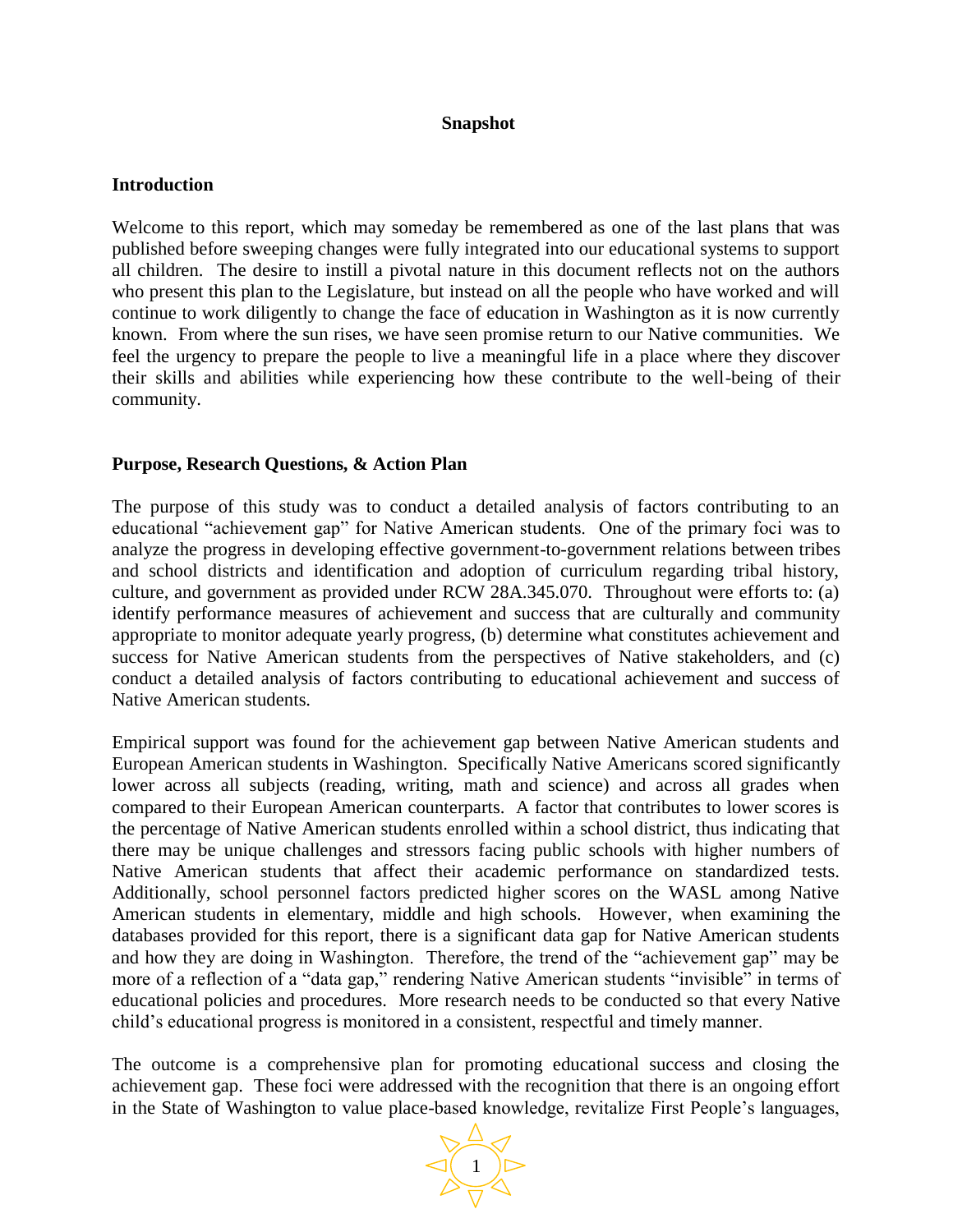and integrate culturally responsive pedagogy. The intent of this study, therefore, was to ensure that we close the achievement gap and maintain Native American cultural integrity while promoting indigenous knowledge, language, values, and practice. Our action plan was straight forward, and responsive to the legislative intent, and built around four overlapping and interconnected phases. To start, it was important to understand our current context and then evolve into a phase to analyze current types of data collected and data gaps. The third critical phase focused on listening to the people in order to formulate implications, conclusions, and recommendations while laying the foundation for the fourth and final phase of reporting.

#### **Comprehensive Education Plan to Increase Native American Educational Achievement**

In the introduction of this report, we started with a vision and stated that this report was being presented to the legislature with an understanding of our Native legacy and a responsibility to all learners; we asked that you, the reader, listen with a constructive mind and open heart. The goals and recommendations in this report are grounded in a foundation of work that is currently being done. This will not be a plan that sits on a shelf, because the people doing the work outlined in this study are creating change now and they will continue to do so. This plan was requested because education leaders are troubled by what they are seeing: an achievement gap between Native and non-Native students. We identified why this achievement gap is happening and describe how we can close that gap within five years and eliminate the gap by 2020. As listed on pages 104-106, we believe that our investigation confirms the need for achievement and success goals in at least four areas:

- **Teachers, Administrators, School Boards, and Tribes.** We offer four goals that speak to the critical need to develop relationships between school districts and tribes. A sustainable relationship will depend on a shared understanding of the cultural protocols and policies of each domain. This shared understanding will serve as the foundation for formal relationships to emerge and flourish. An ultimate indicator for the Native community to know whether or not a relationship evolves is the incorporation of Native language, culture, and history in the public school curriculum.
- **Health and Well-Being.** We advance six specific goals to ensure that our Native children are given an opportunity to be their best in school and life. This means establishing measurements to monitor the health and well-being of Native American children, youth, adults and families that are reliable, valid and standardized based on a sample of Native Americans in Washington State. We also need culture-based prevention and intervention programs to provide important transition services and reduce risk factors. Ultimately, in place will be standard assessment instruments in public and tribal schools that assess students' overall well-being and social and emotional functioning.
- **Academic Achievement and Educational Attainment.** We have seven goals to advocate that Native children are proficient or advanced in reading, writing, and math at various grade levels and upon high school graduation. To do so will mean increasing the number of students passing all their classes in junior and senior high school and reducing truancy and dropout rates. This needs to be complemented by increasing Native student exposure

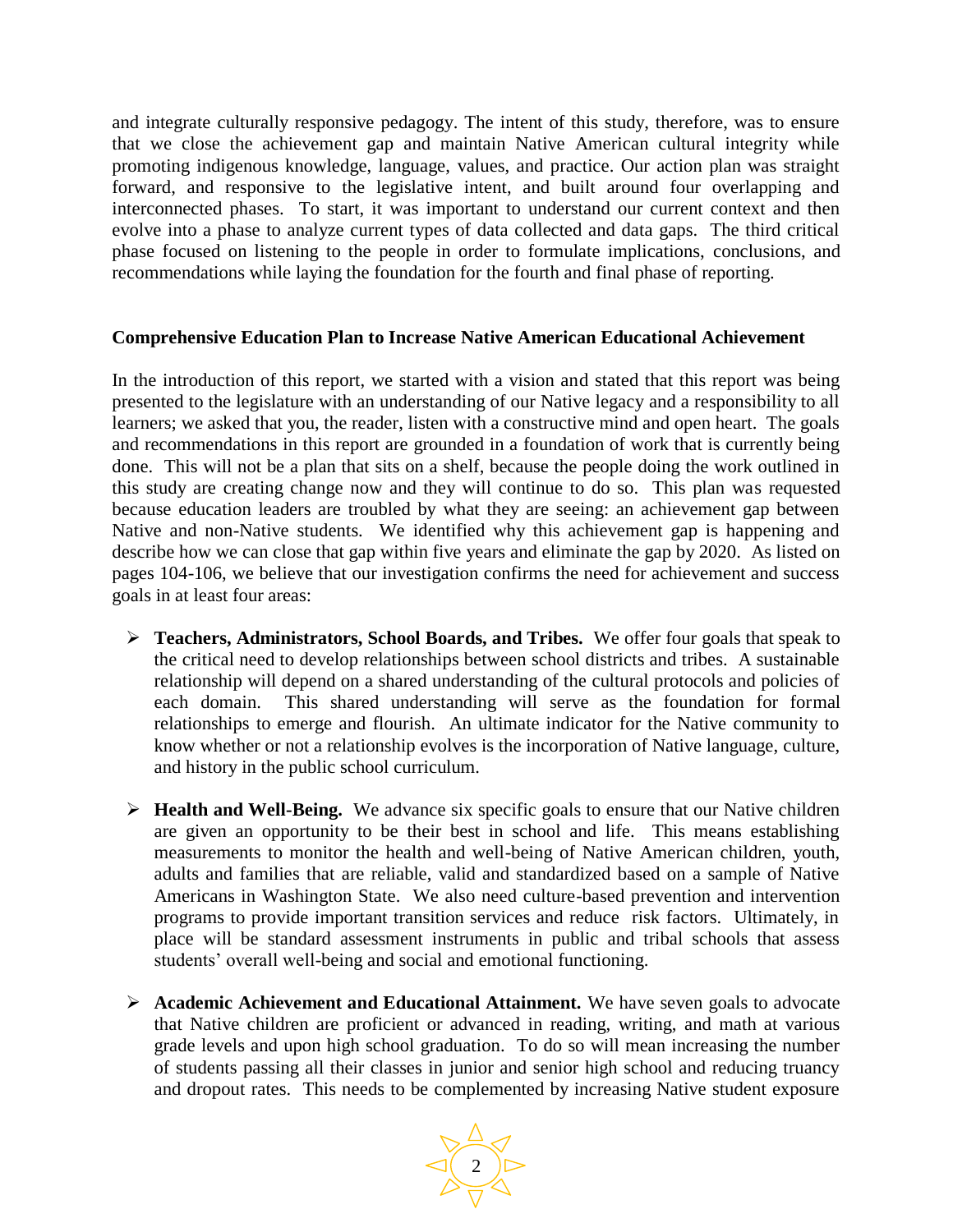to college preparation opportunities. We will be able to ascertain progress by monitoring increases in high school graduation and college going rates.

**► Assessment of Learning.** Here we list two goals that support Native students by offering assessments that will provide more intervention and direction to students and families to improve student learning. Several other primary outcomes will be an assessment that includes indicators endorsed by Native communities and a determination of whether all students can demonstrate mastery pertaining to the ancestral and contemporary history of tribes and urban Indian communities in Washington. The evidence of true progress will be whether or not public school districts and OSPI embrace indicators of achievement and success that are relevant to Native students and are equally applicable to non-Native students.

We feel that these goals are listed in order of priority; although each area has its own justification for being the focus of financial and policy support. Of course there are other equally important areas. The justification focusing on building relationships among teachers, administrators, school boards, and tribes brings attention to all the stakeholders that can provide leadership and service. Education professionals, parents, business, and the public at large possess the spirit of support for those ultimately held responsible for the education of our children. We heard this in the many listening sessions held throughout the state. Increasingly vocal was the call for Native people to be active in the mission, scope, and influence of educating their community. To do so, we highlight five recommendations:

- **1. Shift the Paradigm through Relationship Building (fuller description, pp. 107-131).**  From the onset, we believed that there is the possibility to develop a comprehensive plan already in action. It is a plan that represents the concerted efforts of community and political leaders over the last couple of decades and that will serve us well into the future. It is made possible when important stakeholders representing the public's interests feel that Native children are important. Although obvious, it is not always a position that is borne out in today's reality. What is emerging is a movement of stakeholders who recognize that tribal sovereignty strengthens community ethos rather than weakens political agendas. Much of it simply starts with acknowledging that Native people have a language, culture, and history. That such acknowledgement raises an obvious bewilderment of, "Why haven't we done this before?" We believe that funding should support efforts to develop relationships between public school districts and tribes as well as help urban Indian education programs to integrate Native teaching and learning that benefits Native and non-Native children. We highly recommend that this funding support the integration of curriculum by well-trained stakeholders agreeable to the spirit of this report.
- **2. Provide resources for pre- and in-service educators and stakeholders (fuller description, pp. 132-141).** We need to graduate non-Native and Native teachers/administrators/school psychologists and related service providers whose knowledge, skills, and cultural understanding will bring about the changes needed to improve the education of Native children and youth. This approach would help assure effective and efficient use of resources, time, and talents required to implement such programs and would assure sustainability of the programs. Equitable education for Native

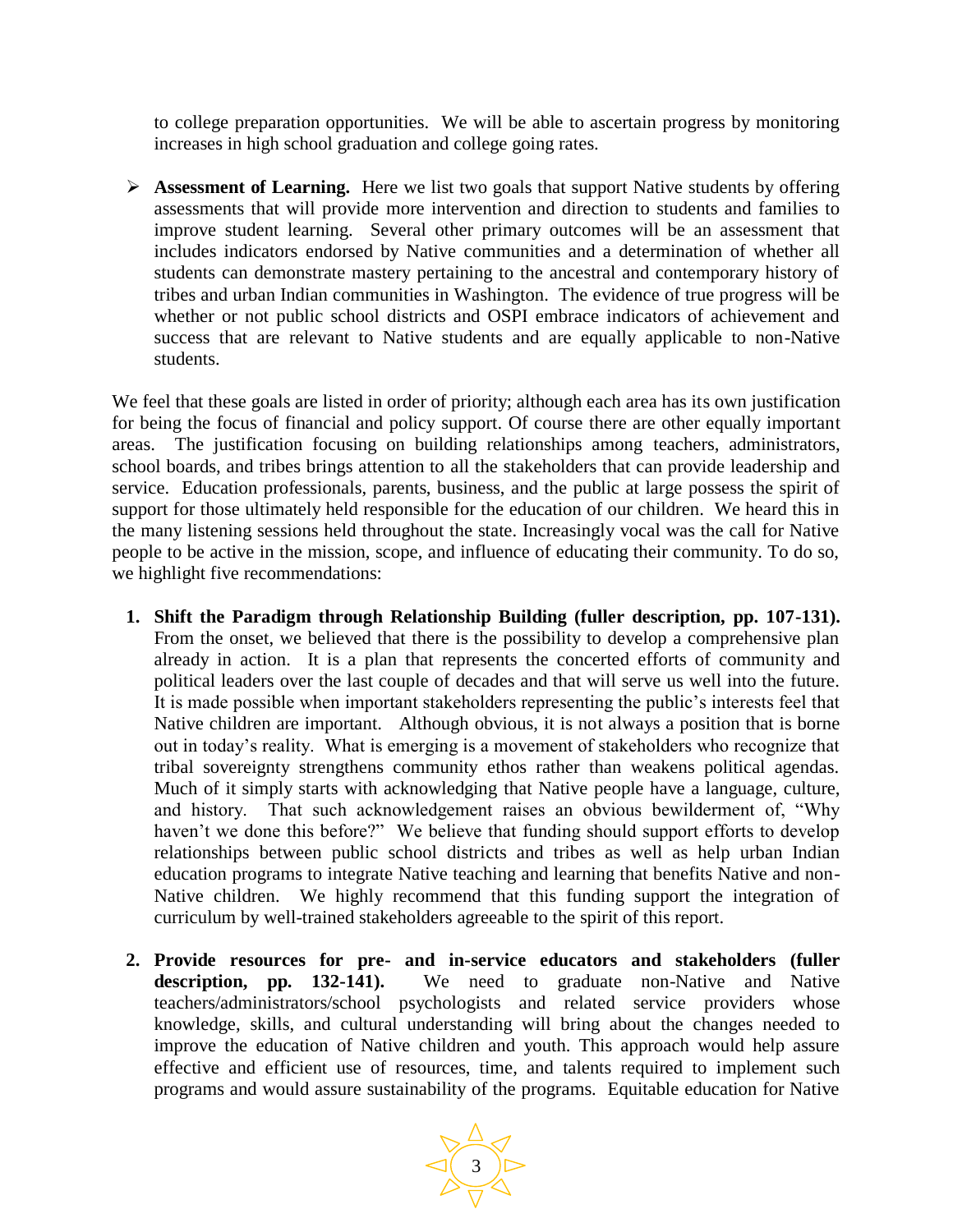students with or without disabilities is essential to the future of all Native peoples; as such, it is a matter of social justice. It is time for all universities/colleges in the state of Washington responsible for administrator/teacher/related service provider professional training to systemically address Indian education. We also need to consider the increasing degrees of sophistication operative in tribal schools and lessons to be learned in the areas of programming, instruction, curriculum, parental involvement, and relationship building. Tribal schools in Washington include Chief Leschi, Lummi Tribal and High School, Muckleshoot Tribal School, Paschal Sherman Indian School, Quileute Tribal School, Wa He Lut Indian School and Yakama Tribal School. We are convinced that our public school colleagues can learn from the experiences of their tribal school colleagues.

- **3. Improve data collection and reporting (fuller description, pp. 141-147).** Clearly, we have a chance to develop a database that reports on indicators of interest to society at large and Native populations. We can do so while protecting confidentiality and informing policy and practice. Collectively and finally, data pertaining to Native students can be used by program personnel close at hand to guide daily decisions and develop long-term strategies; and remember that we can seek higher levels of data aggregation until statistical confidence is satisfied (i.e., county or ESD level if data are limited at the school or district levels). Indicators should include noncognitive factors that influence academic achievement. Many people recognize the need for improved data collection and reporting, and we recommend following up on the opportunity to partner with ETS which has the technical capability and substantive understanding of how to do so.
- **4. Develop a partnership with the National Education Association (fuller description, pp. 147-149).** NEA developed a research-based guide entitled, *C.A.R.E.: Strategies for Closing the Achievement Gap*. *C.A.R.E* stands for Culture, Abilities, Resiliency, and Effort and partnering with NEA offers the opportunity to take advantage of established resources that target the very issues we are addressing in this report. Such a partnership is exciting because NEA is willing to revise any materials and resources to develop culturally competent school systems that meet the needs of Native students and communities. We anticipate that following through on a recommendation to partner with NEA will result in opportunities to share our learning and successes with national audiences through NEA conferences, the NEA website, and the trainings that NEA produces for its 3.2 million members.
- **5. Increase state support and collaboration (fuller description, pp. 149-151).** We need funded mandates to expand service delivery and maintenance of existing state programs that can address issues of concern identified in this report. This means expanding OSPI's Indian Education Office while maintaining services offered in the Center for the Improvement of Student Learning (CISL), Title I-Part A, Office of the Education Ombudsman (OEO), Family Policy Council (FPC), and Governor's Office of Indian Affairs (GOIA). Calls for increased levels or maintenance of funding may be tenuous given the current economic crisis. However, this is the most important time to invest in the most renewable and sustainable resource we have, our children. To help states and tribes wrestle with funding priorities, we are setting the stage for a meeting of foundations (tribal and non-tribal) to dialogue about the report's goals and recommendations with the specific